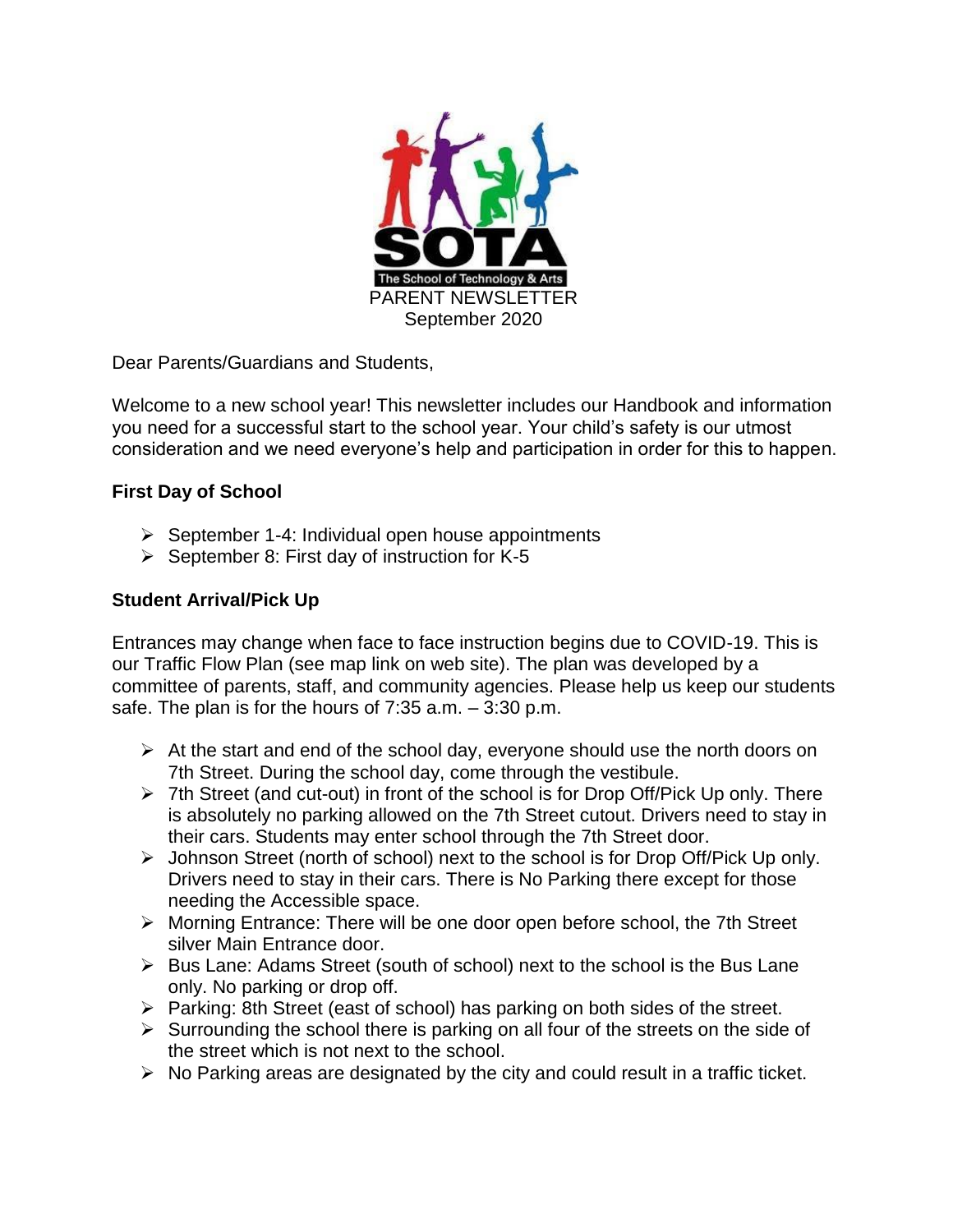$\triangleright$  There is no before school playground time. K-5 students may arrive at 7:35 a.m. Breakfast will be served in the classroom at 8:00a.m. until further notice.

# **In-Person Instruction Schedule**

- $\geq$  8:00 a.m.- Beginning Bell and Breakfast in the classroom
- $\geq 11:45$  a.m.- End of School Day on Wednesdays
- 3:15 p.m.- End of School Day on Mondays, Tuesdays, Thursdays, and Fridays

# **Boys and Girls Club**

Hamilton/SOTA is a site for the Boys and Girls Club. A registration form must be on file with the Boys and Girls Club before students may attend. Forms can be accessed through the Boys & Girls Club website [www.bgclax.org](http://www.bgclax.org/) or by calling the Boys and Girls Club offices: Hamilton site at 789-8461 and Mathy site at 784-5656. Applications and fees should be submitted to the Boys & Girls Club. For any questions regarding the Boys and Girls club please call 784-5656.

# **Class/Homeroom for K-5**

Please note that the homeroom number and teacher that your child has is listed online on family access. If you would like your log-in and password for family access, call the school office.

# **Early Release Dates**

There are four early release dates on the Hamilton calendar this year. They are all on Fridays. On these dates kindergarten through fifth grade will be dismissed two hours early which is 1:15 pm and there will be no afternoon preschool program. The dates are marked on the school calendar and are October 16th, December 4th, March 12th, and May 7th.

# **School Meals during Virtual Instruction**

The School Nutrition Department is committed to providing nutritious meals to all students within District boundaries during this time! Breakfast and/or lunch will be provided on school attendance days Monday through Friday. You will have the option to pick-up your meals or have them delivered. Meal order forms will be emailed out weekly and must be submitted by 8AM on Friday for the following week. A new order form must be filled out for each student, each week, using their own keypad number (keypad numbers can be looked up in your Skyward Family Access account, under Portfolio, or by contacting the School Nutrition Office). Please check your email today for a meal order form for the first week of school!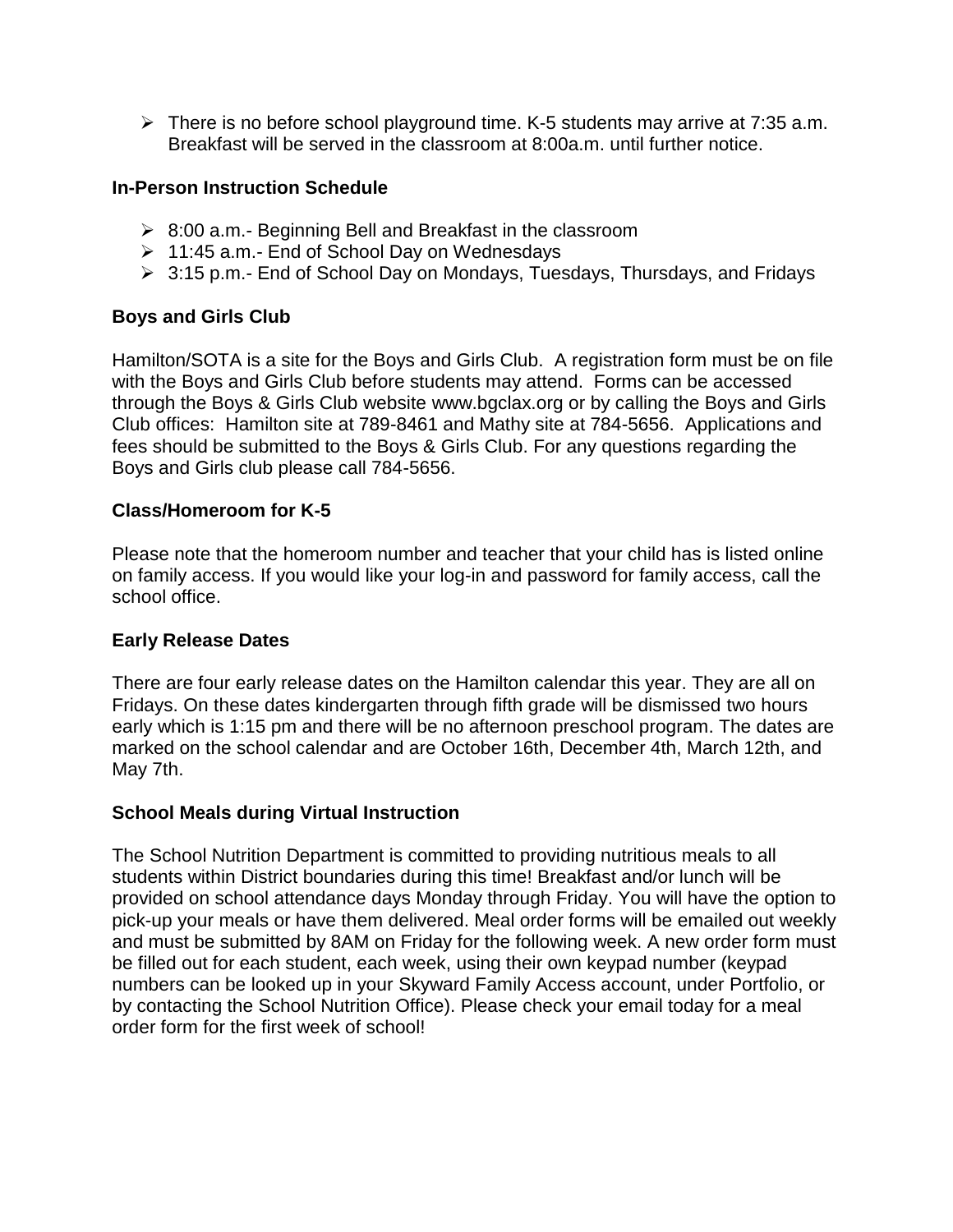If you do not have access to the internet/email, but would like to order meals, please call the Meal Order Call Center at 608-789-5880, opening Monday, August 31st. Call Center hours will be Monday - Friday 8am-1pm.

During face to face instruction, meals will be eaten in the classroom.

# **Parent Teacher Conferences**

Parent Teacher Conference dates for next year will have a new schedule. Mark your calendars for the following dates:

- Monday, October 12 Noon to 8:00 p.m.  $\triangleright$  Thursday, October 15 4:00 p.m. to 8:00 p.m.  $\triangleright$  Monday, March 8 Noon to 8:00 p.m.
- $\triangleright$  Thursday, March 11 4:00 p.m. to 8:00 p.m.

### **Upcoming Fundraiser**

On Monday, September 28<sup>th</sup>, 10% of La Crosse Distilling Co.'s proceeds for that entire day will go to SOTA I to support teacher and classroom needs, class projects, and future field trips and opportunities. For those who want to gather and dine on the patio with other SOTA I parents, we will be doing that between 6-8pm. Curbside pickup will also be available all day for those not comfortable dining there!

# **Joint Parent Governance/SOTA Steering Committee/Parent Volunteers**

The SOTA I Charter defines Joint Parent Governance in the following way. "The SOTA I Steering Committee is an interactive teacher/parent led group. The main objective of the committee is to promote parental involvement in building the partnership between parents, school, and the community in educating our children. The group also works to facilitate communication between parents and the staff in order to promote parental involvement in the decision making process."

We are grateful to be in partnership with our parent volunteers. They have worked to raise funds, have participated on committees, have volunteered to help teachers, and continue to do wonderful things to support our school. Thank you, so much.

We look forward to a great year full of excitement and learning!

Sincerely,

Ben Burns

Principal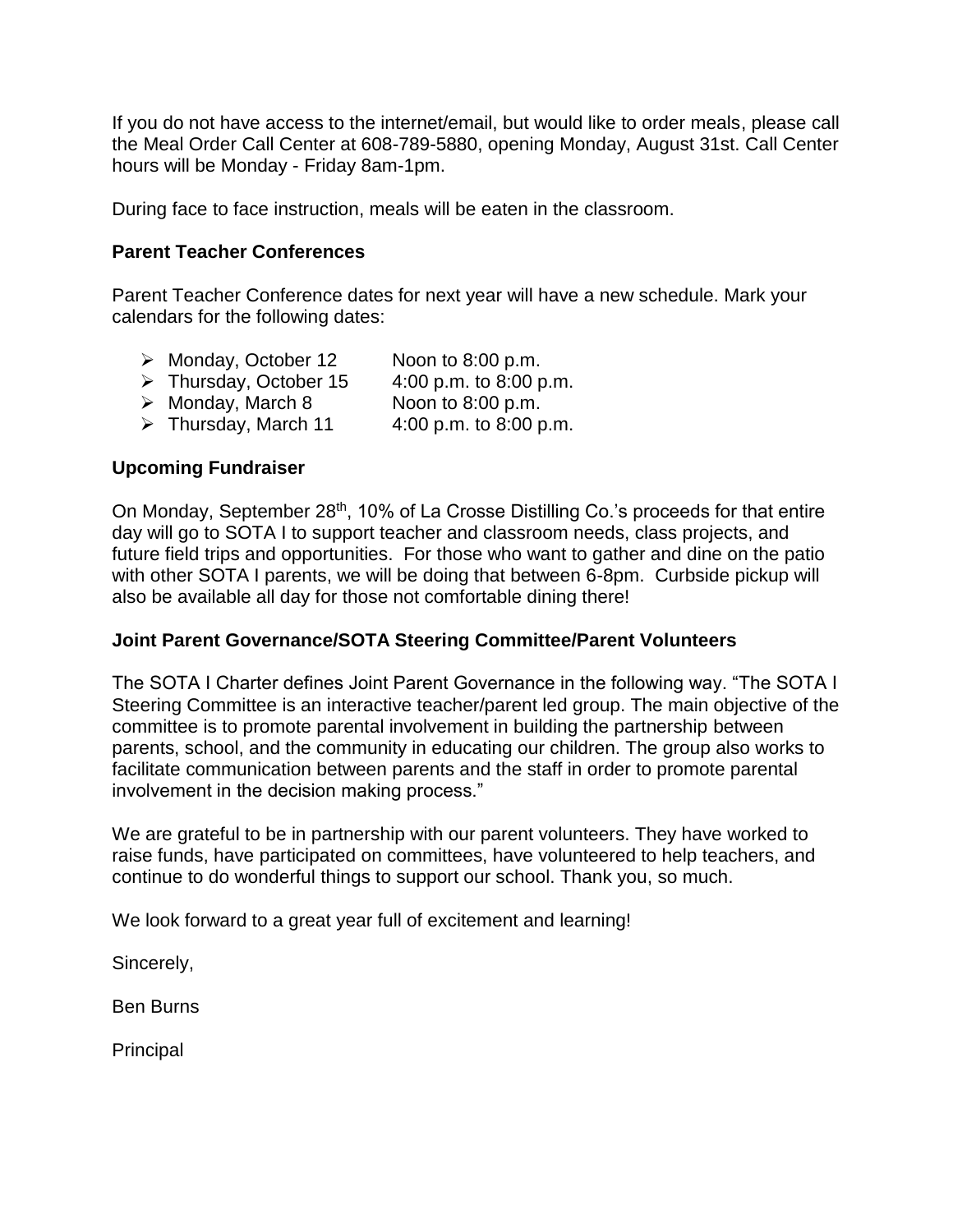

# SOTA 1 HANDBOOK, 2020-2021

# **ABSENCES**

For safety reasons, parent/guardians are asked to call school at 789-7695 before 8:30 A.M. if your child is absent or tardy due to an appointment, etc. An excused tardy or absence is due to a scheduled doctor or dentist appointment or an illness and has been phoned in by the parent or guardian. Examples of an unexcused absence due to late arrivals are missing a ride, the car not starting, or oversleeping. Please keep in mind if a student arrives at school after 9:30 a.m., they are considered to be absent for a 1/2 day with the absence being recorded as excused or unexcused. A student must report to the office for a pass if they are late arriving at school.

If a student must leave school during the day, their parent/guardian must report to the office to sign the student out of school. The secretary will notify the student and teacher. Parent/guardian should not go directly to the classroom without stopping in the office during the regular school day.

# ARRIVAL/PICK UP

- $\triangleright$  K-5 students may arrive at school at 7:35 a.m.
- $\triangleright$  Students who are walking Students should enter the school through the 7th Street main entrance.
- $\triangleright$  Students who are riding the bus The busses will be dropping off or picking up students on Adams Street (the street on the south end of school). No cars are allowed in the bus lane.
- $\triangleright$  Students arriving by car. The Traffic Flow Plan is as follows and is for the hours of 7:35 a.m. – 3:30 p.m.
- $\triangleright$  There will be one door open before school, the 7th Street Main Entrance door o 7th Street (and cut-out) in front of the school is for Drop Off/Pick Up only. Drivers need to stay in their cars. Students may enter school through the 7th Street door. There is No Parking there.
- Johnson Street (north of school) next to the school is for Drop Off/Pick Up only.
- $\triangleright$  Drivers need to stay in their cars. Students may enter school through the 7th Street door. There is No Parking there except for someone needing the Accessible space.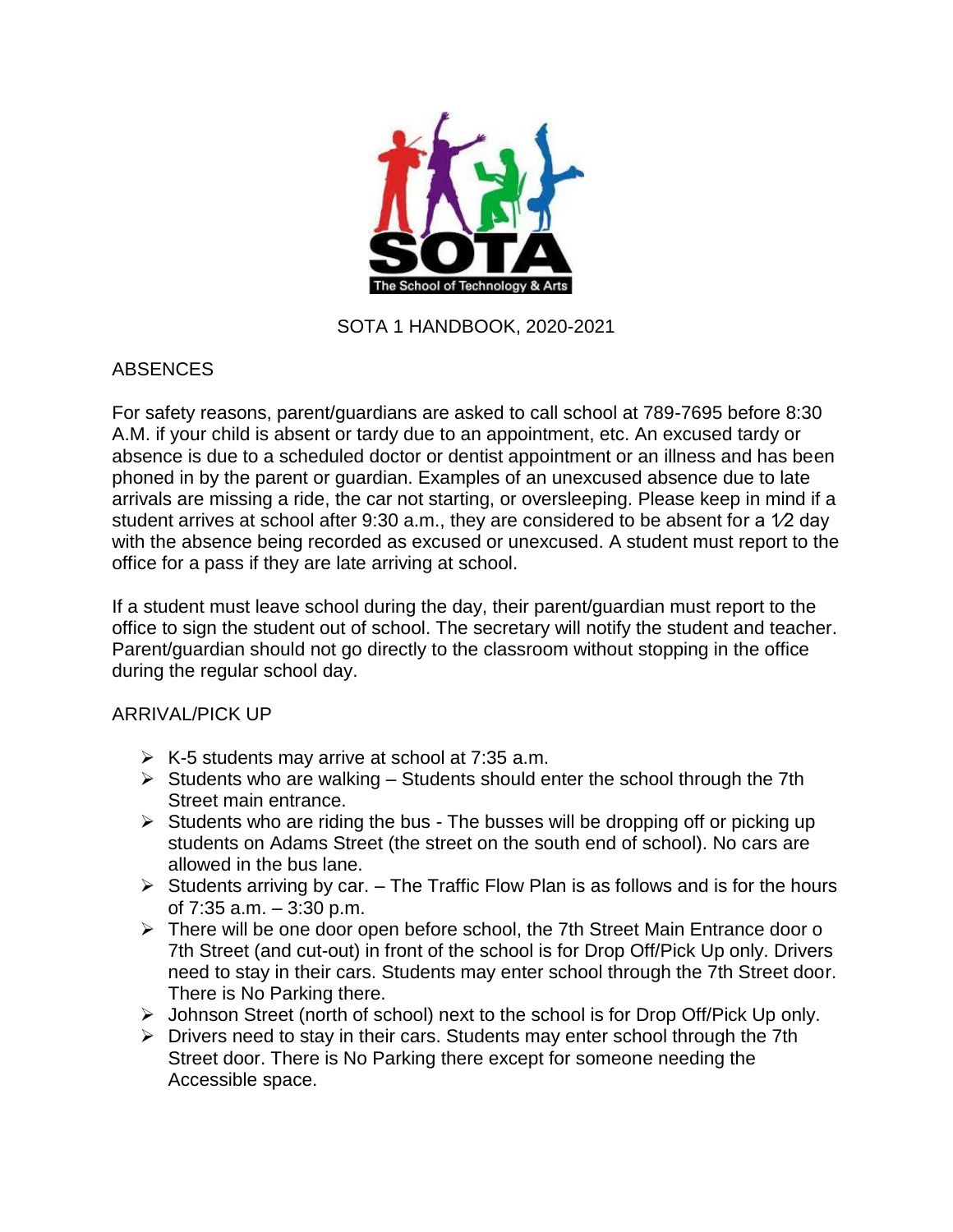- $\triangleright$  Adams Street (south of school) next to the school is the Bus Lane only. No parking or drop off.
- $\triangleright$  8th Street (east of school) has parking on both sides of the street. o Surrounding the school there is parking on all four of the streets on the side of the street which is not next to the school.
- $\triangleright$  The No Parking areas are designated by the city and could result in a traffic ticket.

# BOYS AND GIRLS CLUB AFTER SCHOOL PROGRAM

Hamilton/SOTA is a site for the Boys and Girls Club. A registration form must be on file with the Boys and Girls Club before students may attend. Forms can be accessed through the Boys & Girls Club website [www.bgclax.org](http://www.bgclax.org/) or by calling the Boys and Girls Club offices: Hamilton site at 789-8461 and Mathy site at 784-5656. Applications and fees should be submitted to the Boys & Girls Club. For any questions regarding the Boys and Girls club please call 784-5656.

# **BREAKFAST**

Breakfast is served at 8:00 A.M in the classroom until further notice.

### BUS INFORMATION

Bus route information is available through Go Riteway. To request bussing apply on-line at https://www.lacrosseschools.org/parents/transportation/ or you may call (608) 881- 6370.

# CLOTHING POLICY

Students are expected to dress appropriately for school. Any clothing or clothing accessories that create a distraction to learning or that have the potential to create a safety concern are not allowed in school. Clothing depicting alcohol, drugs, obscene language, sexual permissiveness or violence is prohibited as are bare midriff shirts, strapless halters and other revealing tops, skirts or pants. Students wearing this type of clothing will be asked to change clothes or cover up the offensive clothing.

### COMMUNICATION DEVICES

Students are not allowed to bring personal electronic devices, pagers, walkie talkies, tablets, etc. to school, except by special permission. All personal devices including cell phones must remain off and out of sight at school.

Students should bring their school issued iPad on in-person school days.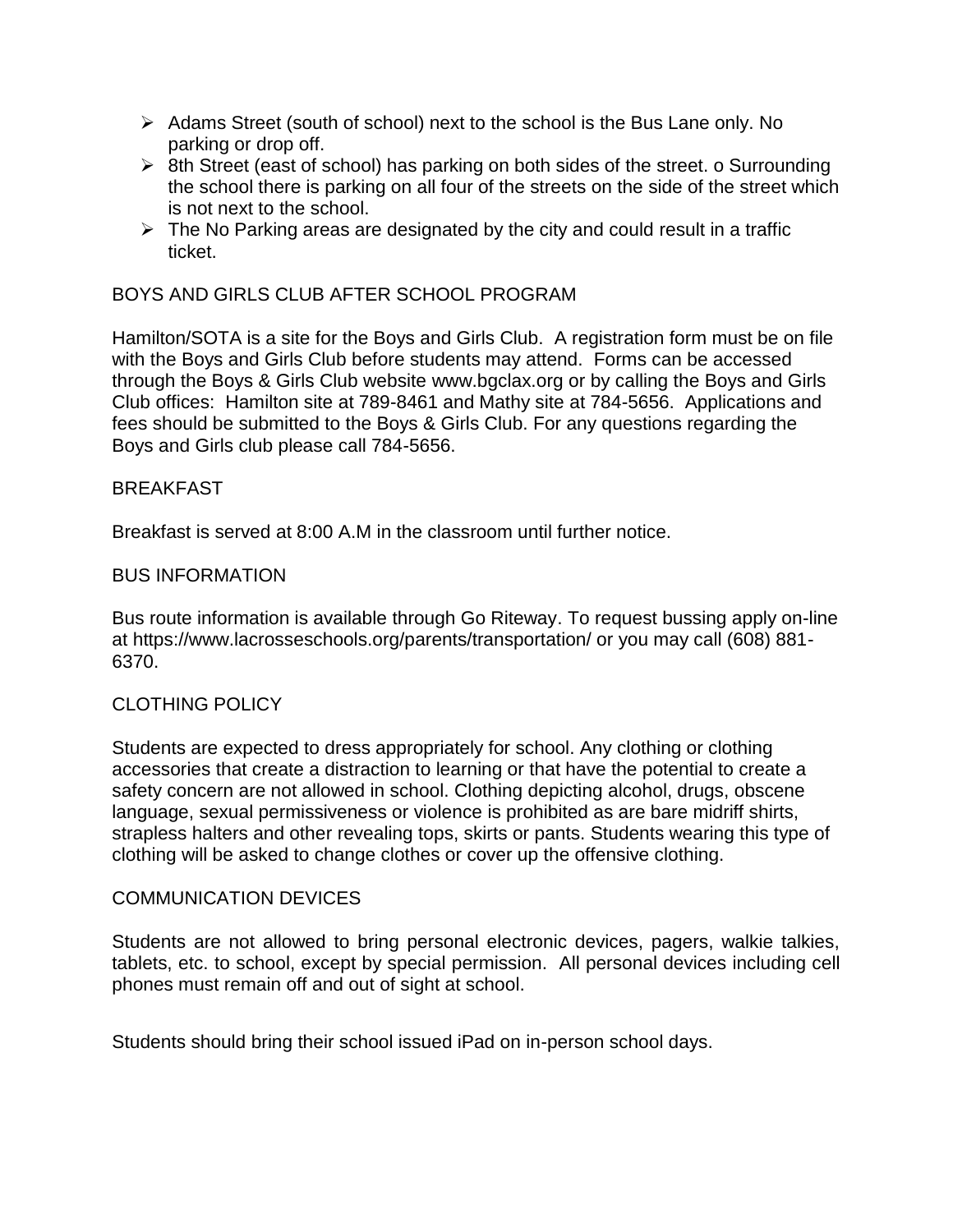# LATEX-CONTROLLED ENVIRONMENT

Our school is designated as a latex-controlled elementary school. Materials that contain high concentrations of latex, such as most balloons, are prohibited. If you have questions regarding any product or material you may wish to bring to the school, please contact the office before bringing the item into the school.

# MEDICATION AT SCHOOL

If your child needs medication at school during the 2020-2021 school year, please follow these guidelines:

Prescription Medications:

- $\triangleright$  Need written consent from both parent and physician.
- $\triangleright$  Must be in a current, properly labeled prescription bottle.
- $\triangleright$  Students may not carry medications in school. Exception: Asthmas inhalers may be carried with appropriate written consent from physician.

### Non-prescription Medications:

Need written consent from the parent indicating the exact instructions for administration such as name of drug, amount to be given, and how often it can be given. Must be in its original container.

Changes in Medication Order:

When changes in the original medication order occur, they must be sent to school in writing by parent and/or doctor if necessary.

All medications must immediately be brought to the office. For the safety of all students and the community, we request that an adult bring the medicine. Please contact us if you have any questions or if we can be of any assistance.

# MEAL PRICES FOR ELEMENTARY STUDENTS

Breakfast: \$ 1.60/day Lunch: \$ 2.80/day

Reduced Rate \$.30/day Reduced Rate \$.40/day

Cold lunch milk: \$.50

All payments should be in an envelope labeled with your child's name, room number, and amount. You should have money in your child's account at all times. Breakfast is served in the classroom at 8:00 a.m. until further notice. You received an application for free or reduced meals from the School District of La Crosse this July. Please complete it and return it as soon as possible. The application must be processed in order to start receiving meals at a free or reduced status and must be submitted yearly. If you do not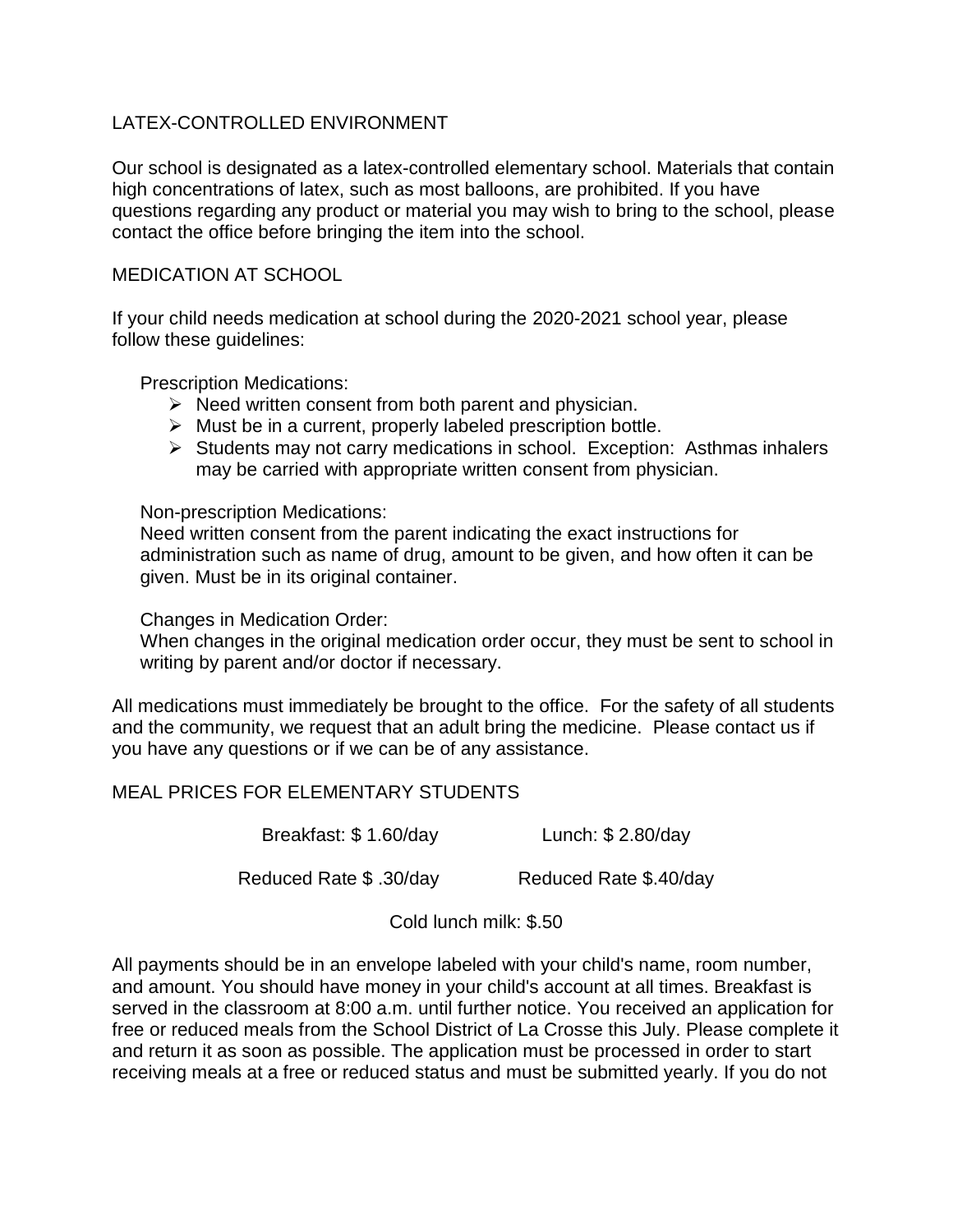receive an application, they are available in the school office or call 789- 7625. (Note: Meal applications must be completed each school year).

Milk Substitutions in School Meals USDA has recently changed regulations in our school meals program that will have an impact on some families. School nutrition programs can no longer substitute juice for milk. We are now required to provide an exact nutritional equivalent of milk. This change in requirements helps ensure that students receive adequate calcium and other key nutrients found in milk.

For students who cannot digest milk, Lactaid – a milk product without the troublesome milk sugar lactose — will be offered. Lactaid milk will be substituted free of charge if for diet reasons your child cannot consume milk. Parents must submit a doctor statement for this service.

This ruling does not apply to students with disabilities that affect major life functions. If your child has a disability, please contact your school's cook manager or the school nutrition office at 608-789-7625. We must have a special diet form completed that must be signed by your physician notating the diagnosis or medical condition that requires the student to have a milk substitute.

### PERSONAL BELONGINGS

Toys, trading cards, skateboards, scooters, roller blades, and video games are among the items not allowed in school. These items not only become a distraction and a safety concern, but are frequently targets for theft and misuse. The staff may confiscate any item that is threatening or disruptive to the school setting. Most confiscated items will be returned only to a parent/guardian. Items may be brought to school for demonstration or sharing activities only with the prior consent of the teacher. The school has no insurance covering personal belongings of the students. Please write your name on all of your child's belongings, especially book bags and coats. Cell phones must be turned off and out of site at school.

# PICTURE DAY

This year's student pictures will be taken by Lifetouch Studios and is tentatively scheduled for October 8th. Information on package sizes and costs will be posted on the SOTA 1 web site at a later date.

### PARENT VOLUNTEERS

Thank you for your interest in volunteering in our school! We are working on a plan for our return to in-person school in the fall. As plans are further detailed, we will have a much better idea of the level of volunteer opportunities we will be able to allow. We do expect that visitors to the buildings will be much more limited than in the past. As a result, we are currently not accepting or renewing volunteer background checks at this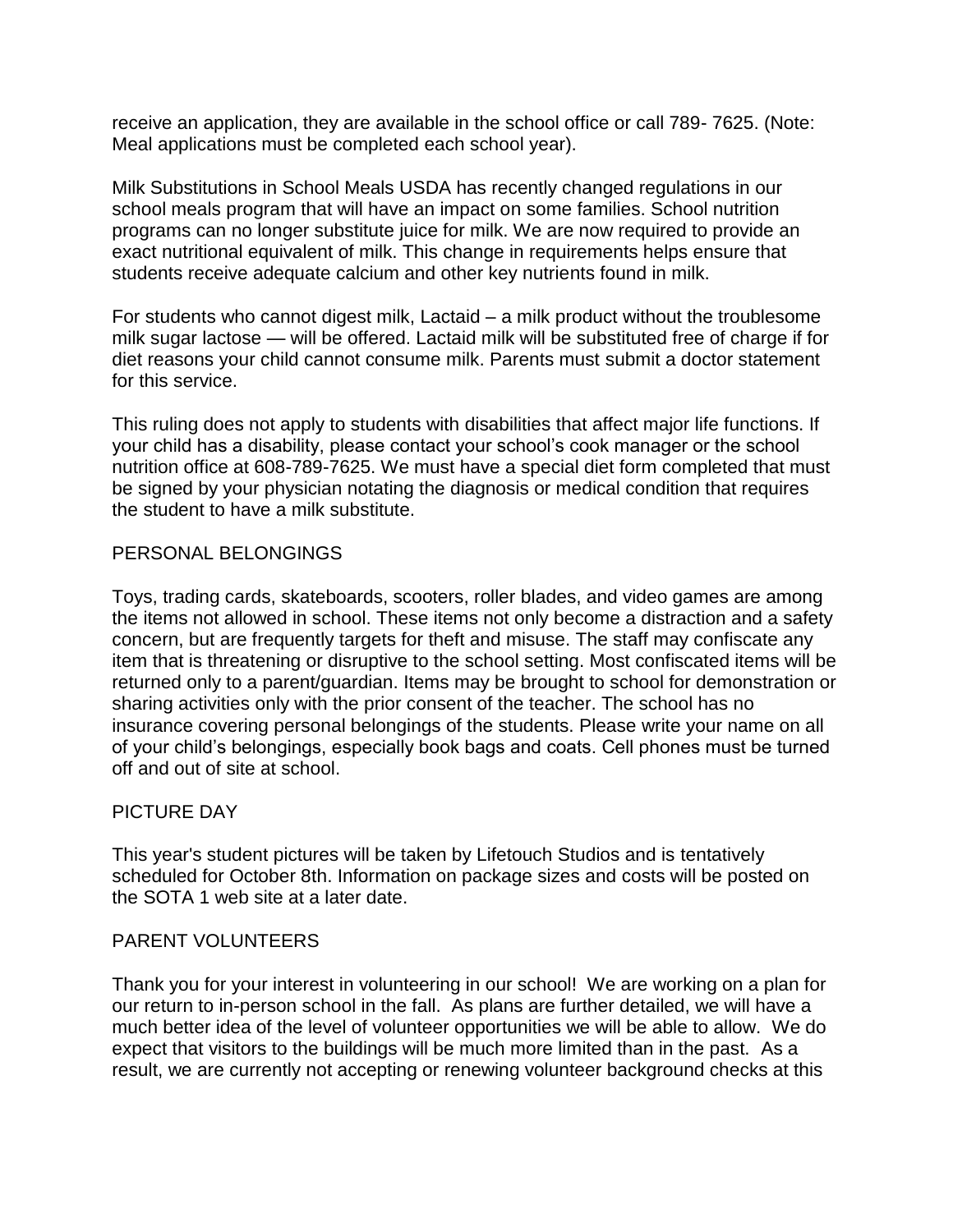time. The health and safety of our staff, students, and community members will be at the forefront of decisions made concerning visitors and volunteers.

SAFE ROUTES TO SCHOOL

Walking and biking to school are healthy ways to commute to school. A crossing guard is located at the intersection of 7th and Johnson. Bike racks are located outside of the main entrance on 7th street and on the north end of the playground. Hamilton/SOTA is a participant in the Safe Routes to School Program.

Pedestrian Safety Rules:

- $\triangleright$  Use the crosswalks
- $\triangleright$  Obey the crossing quard
- $\triangleright$  Never cross between parked cars where you cannot be seen
- $\triangleright$  Look both ways before crossing

Bike Safety Rules:

- $\triangleright$  Please wear a helmet
- $\triangleright$  Stop at stop signs
- $\triangleright$  Look both ways before crossing
- $\triangleright$  Walk bikes on the playground

# SCHOOL SUPPLY LIST FOR 2020-2021

The school supply list is enclosed for your convenience. Please remember to write your child's initials on their book bag.

# STUDENT CODE OF RIGHTS AND RESPONSIBILITIES

All students must adhere to the School District of La Crosse Student Code of Rights and Responsibilities (the link is www.lacrosseschools.org/programs-services/pupil-serviceslearning-supports/student-code-of- rights-responsibilities).

# VISITOR IDENTIFICATION

During regular school hours all visitors (even regular volunteers) must first report to the school office to identify themselves, sign in, state the nature of their visit, and obtain an identification tag. Visitors may need to enter via the vestibule during the school day as all doors are locked while school is in session.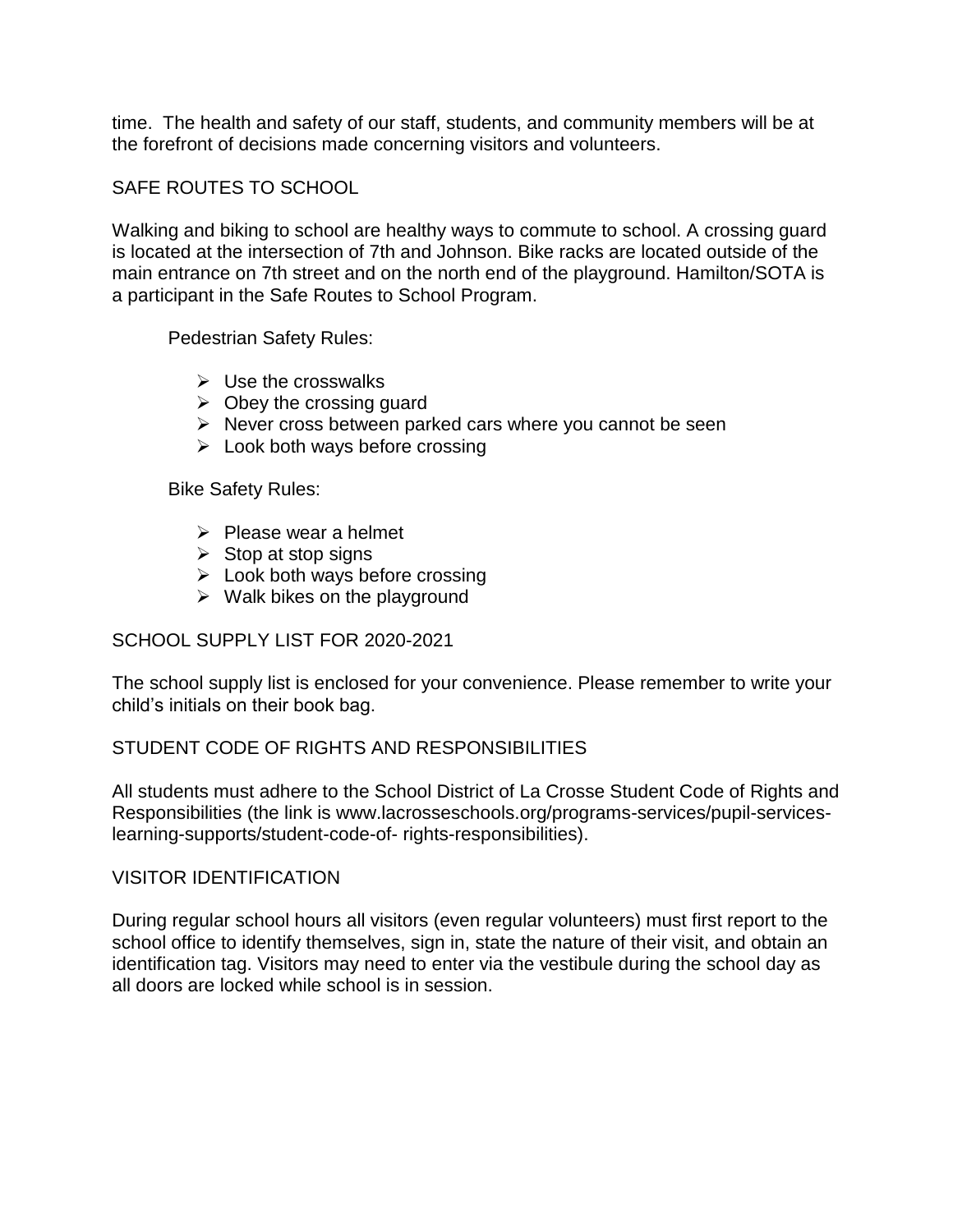# SCHOOL DISTRICT OF LA CROSSE



**Addendum to the Code of Rights and Responsibilities 2020-2021**

# **Table of Contents**

**New Responsibilities – Coulee Region Virtual Academy** Page 2

**New Responsibilities – Blended Learning** Page 3

**Key COVID Procedures, Expectations and Responsibilities** Page 5

# **REOPENING SCHOOLS PLANNING FOR THE** 2020-21 SCHOOL YEAR

f → 5 mww.lacrosseschools.org







#### **Board of Education**

Dawn Comeau Laurie Cooper Stoll Juan Jimenez Brenda Leahy Pelli Lee Jeff Meyer Shaundel Spivey Keonte Turner Brad Quarberg

**Superintendent**  Dr. Aaron Engel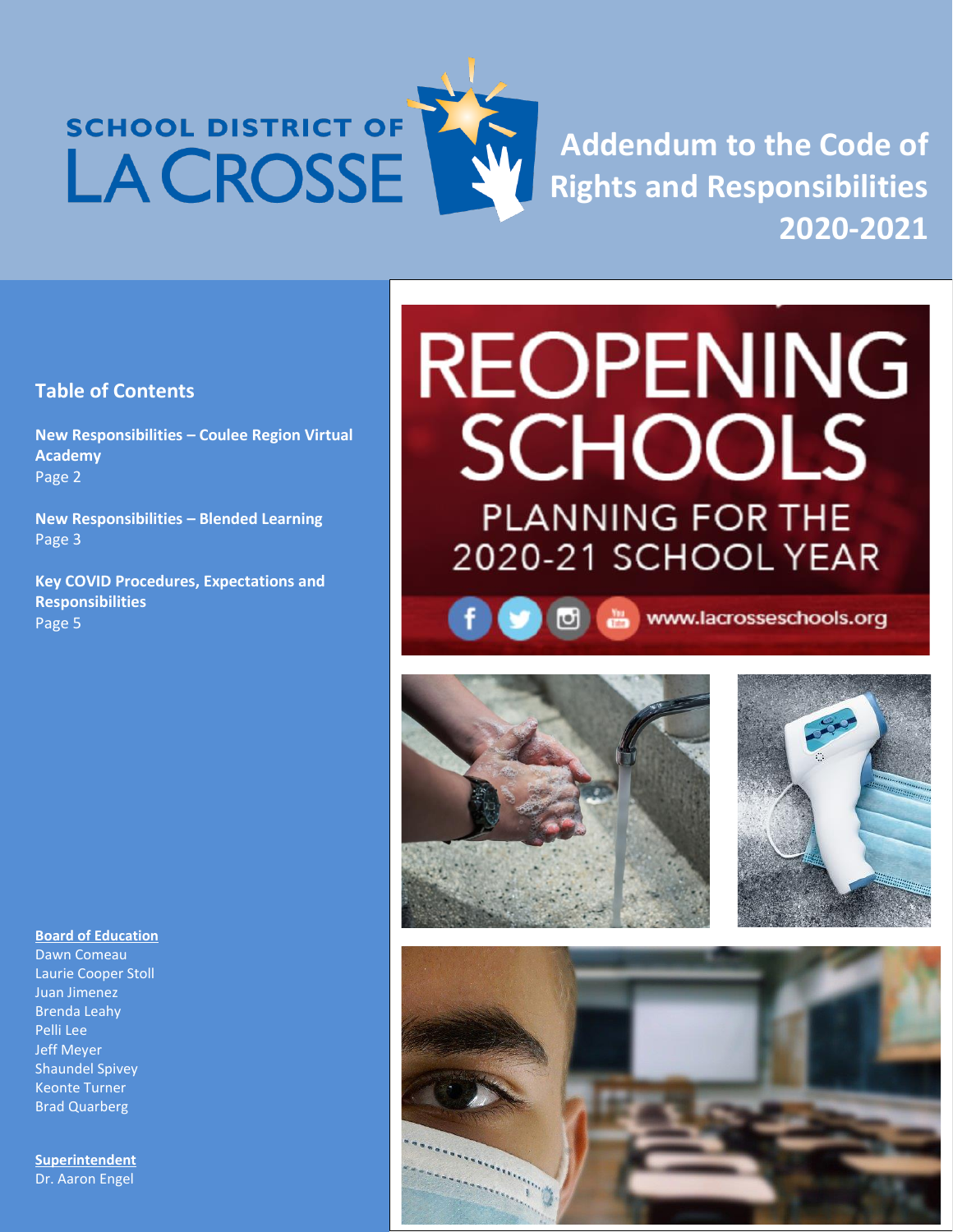# **New Responsibilities**

The School District of La Crosse honors the rights of its students, parents, guardians, and staff and strives to create a safe and welcoming place for all students. All of us help create this positive and respectful learning environment and the tables below offer a summary of the new responsibilities we share to create a positive culture in our schools and district as our schools reopen amidst the COVID-19 pandemic

# **Coulee Region Virtual Academy**

# **Students**

**Responsibilities**

Attend and engage in school regularly

- Maintain effective learner habits by planning your learning space, learning time, and learning schedule
- Stay on pace in your classes
- Participate meaningfully in your classes

Use technology responsibly and appropriately

- Use your school device for learning
- Communicate respectfully with your teacher and classmates on discussion boards, emails, or chats

Communicate regularly with your teacher and share any concerns right away

# **Parents/Guardians**

### **Responsibilities**

Support your child(ren)'s education

- Help your learner plan and set up their learning space and schedule
- Check-in with your student to help them stay on pace

Build and maintain a positive relationship with staff at your child(ren)'s school

Partner with school staff to receive information about ways to improve your child(ren)'s academic or behavioral progress; including available interventions, supports, services and/or programs

Communicate at least weekly with your child's teacher and share any concerns you have right away

# **All School District Staff**

### **Responsibilities**

Create a welcoming environment. Have high expectations for all students. Connect with students with effective communication and engaging lessons

Build and maintain positive relationships with all students, their families and colleagues and seek regular feedback from students on instructional methods and pacing

Provide timely feedback on student work, assignments, projects, or assessments so students know that they are on track with their learning or have time to make adjustments

Communicate regularly with parents and guardians and share any concerns with them right away

Respond timely to any parent/guardian questions or concerns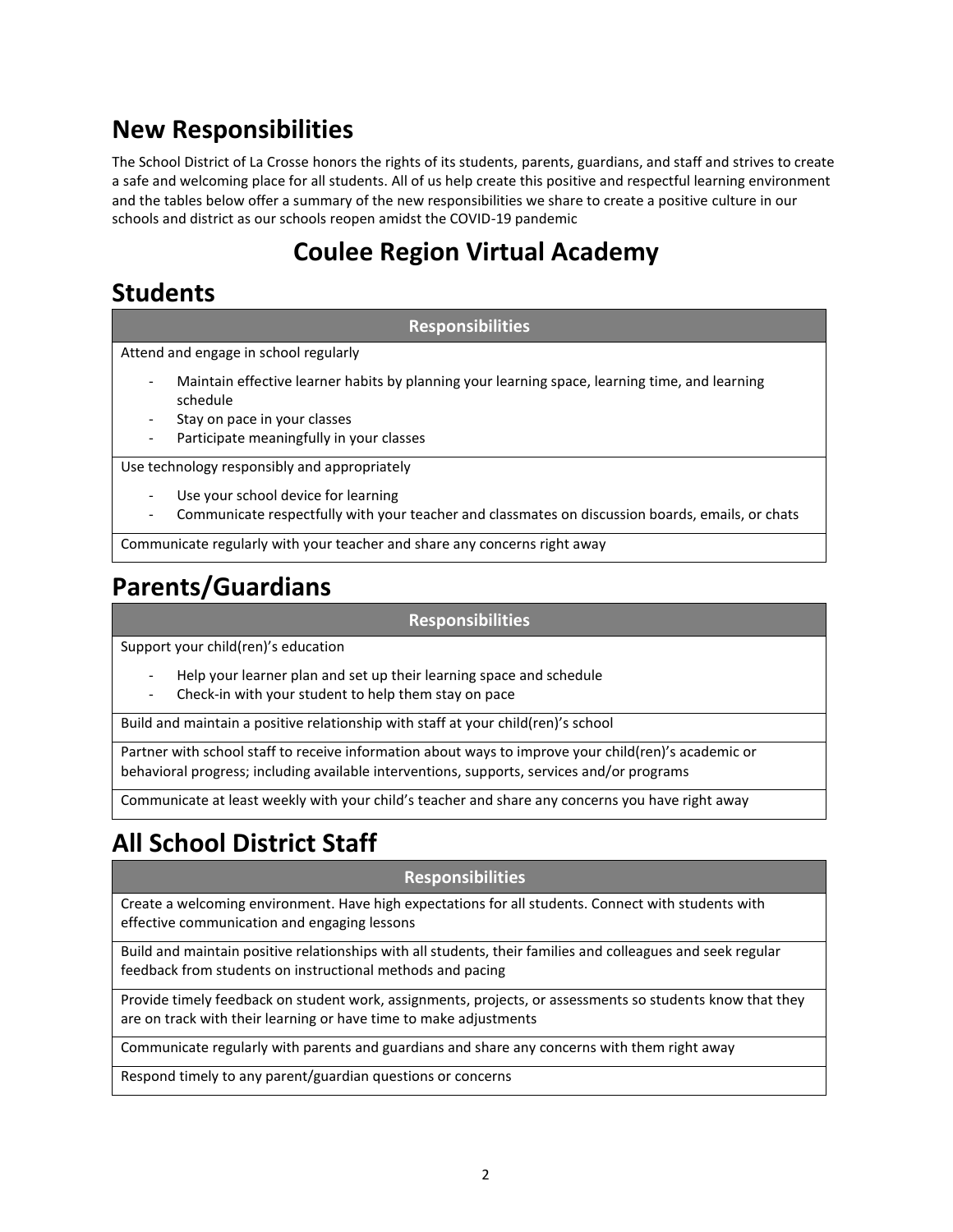# **Blended Learning**

# **Students**

| <b>Responsibilities</b>                                                                                                                                                                                                      |  |
|------------------------------------------------------------------------------------------------------------------------------------------------------------------------------------------------------------------------------|--|
| Attend and engage in school regularly                                                                                                                                                                                        |  |
| Maintain effective learner habits by planning your learning space, learning time, and learning<br>schedule<br>Stay on pace in your classes<br>Participate meaningfully in your classes                                       |  |
| Use technology responsibly and appropriately                                                                                                                                                                                 |  |
| Use your school device for learning<br>Communicate respectfully with your teacher and classmates on discussion boards, emails, or chats                                                                                      |  |
| Keep Yourself and Others Healthy<br>Be diligent and honest when checking yourself for symptoms each day - cough, sneeze, fever, sore<br>throat, etc.<br>Stay home when you or people living with you are sick or symptomatic |  |
| Maintain Safety<br>Watch your distance (physical distancing)<br>Wash your hands<br>Wear a mask when you are required to do so                                                                                                |  |
| <b>Be Flexible</b><br>Prepare yourself for new routines<br>Be patient with yourself and others<br>Be ready to learn at school and at home<br>Be your own best advocatespeak up if you have questions or challenges           |  |

# **Parents/Guardians**

### **Responsibilities**

Help Maintain Safety

- Check your students daily for symptoms and keep them home if they have any
- Communicate with the school when your student is sick
- Help prepare your student to return to school by reviewing and practicing new routines with them

Help your learner plan and set up their learning space and schedule when they are assigned to Remote Learning

Communicate at least weekly with your child's teacher and share any concerns you have right away

Check-in with your student to help them stay on pace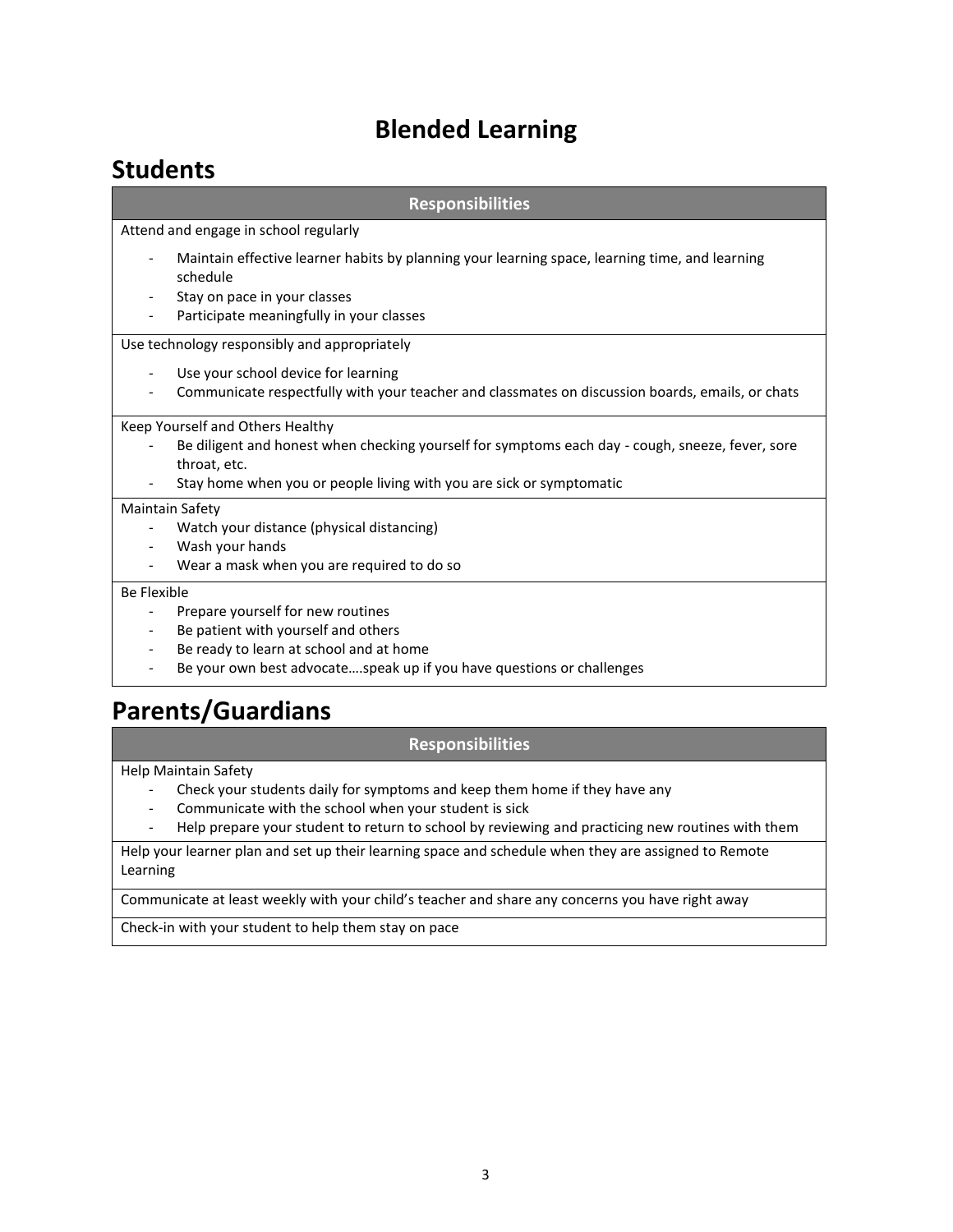# **All School District Staff**

### **Responsibilities**

Create a welcoming environment. Have high expectations for all students. Connect with students with effective communication and engaging lessons

Build and maintain positive relationships with all students, their families and colleagues and seek regular feedback from students on instructional methods and pacing

Provide timely feedback on student work, assignments, projects, or assessments so students know that they are on track with their learning or have time to make adjustments

Communicate regularly with parents and guardians and share any concerns with them right away

Respond timely to any parent/guardian questions or concerns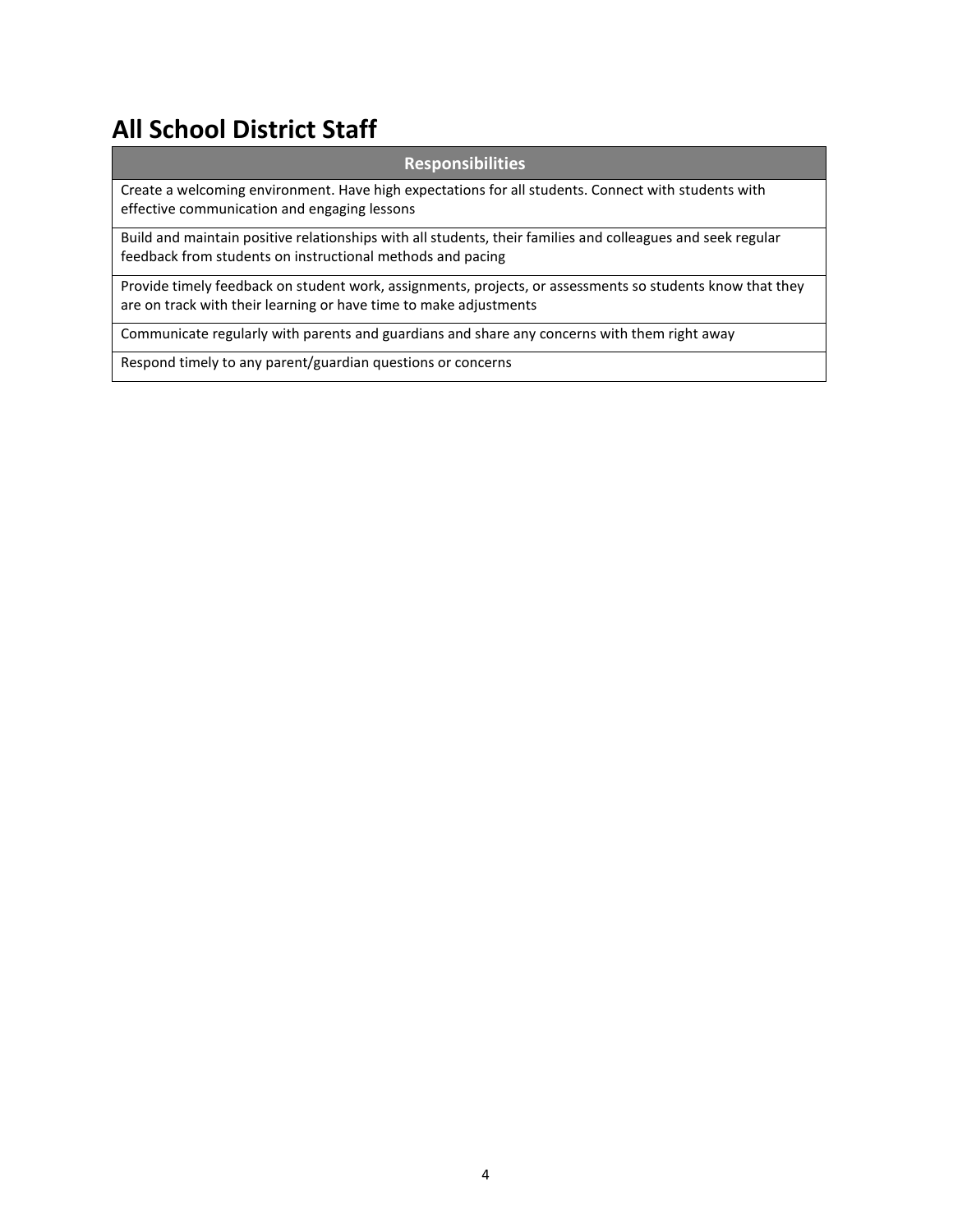# **Key COVID Procedures, Expectations and Responsibilities**

Students who attend the School District of La Crosse are responsible for learning and following various expectations, policies and procedures. The topics referenced in this summary are not all-inclusive and do not cover every policy in effect. In alphabetical order, this section describes key policies, expectations, opportunities and responsibilities in the School District of La Crosse as our schools reopen amidst the COVID 19 pandemic. All administrative policies can be reviewed at<https://www.lacrosseschools.org/administrative-policies/>

### **Attendance - General**

The School District of La Crosse makes a special effort to ensure that all students fully benefit from their education by attending school regularly. Attending school regularly, even while learning virtually, helps children feel better about school—and themselves. It is important that students learn that going to school on time, every day is important. Consistent attendance will help children do well in school, college, and at work.

#### **DID YOU KNOW?**

- Missing 10 percent (or about 18 days) increases the chance that your student will not read or master math at the same level as their peers.
- Students can still fall behind if they miss just a day or two days every few weeks.
- Being late to school may lead to poor attendance.
- By 6th grade, absenteeism is one of three signs that a student may drop out of high school.
- By being present at school, your child learns valuable social skills and has the opportunity to develop meaningful relationships with other students and school staff.
- By 9th grade, regular and high attendance is a better predictor of graduation rates than 8th grade test scores.

#### **WHAT WE NEED FROM YOU**

We miss your student when they are absent and we value their contributions to our school. We would like you to help ensure that your student attends school regularly to maximize their educational opportunity. If your student is going to be absent from school, in person or virtually, please contact your student's school main office.

#### **OUR PROMISE TO YOU**

We know that there are a wide variety of reasons that students are absent from school, from health concerns to transportation challenges. There are many people in our buildings prepared to help if you or your student face challenges in getting to school regularly or on time. We promise to track attendance daily, to notice when your student is missing from class, communicate with you to understand why they were absent, and to work collaboratively to identify barriers and provide supports to overcome challenges you may face in helping your student attend school.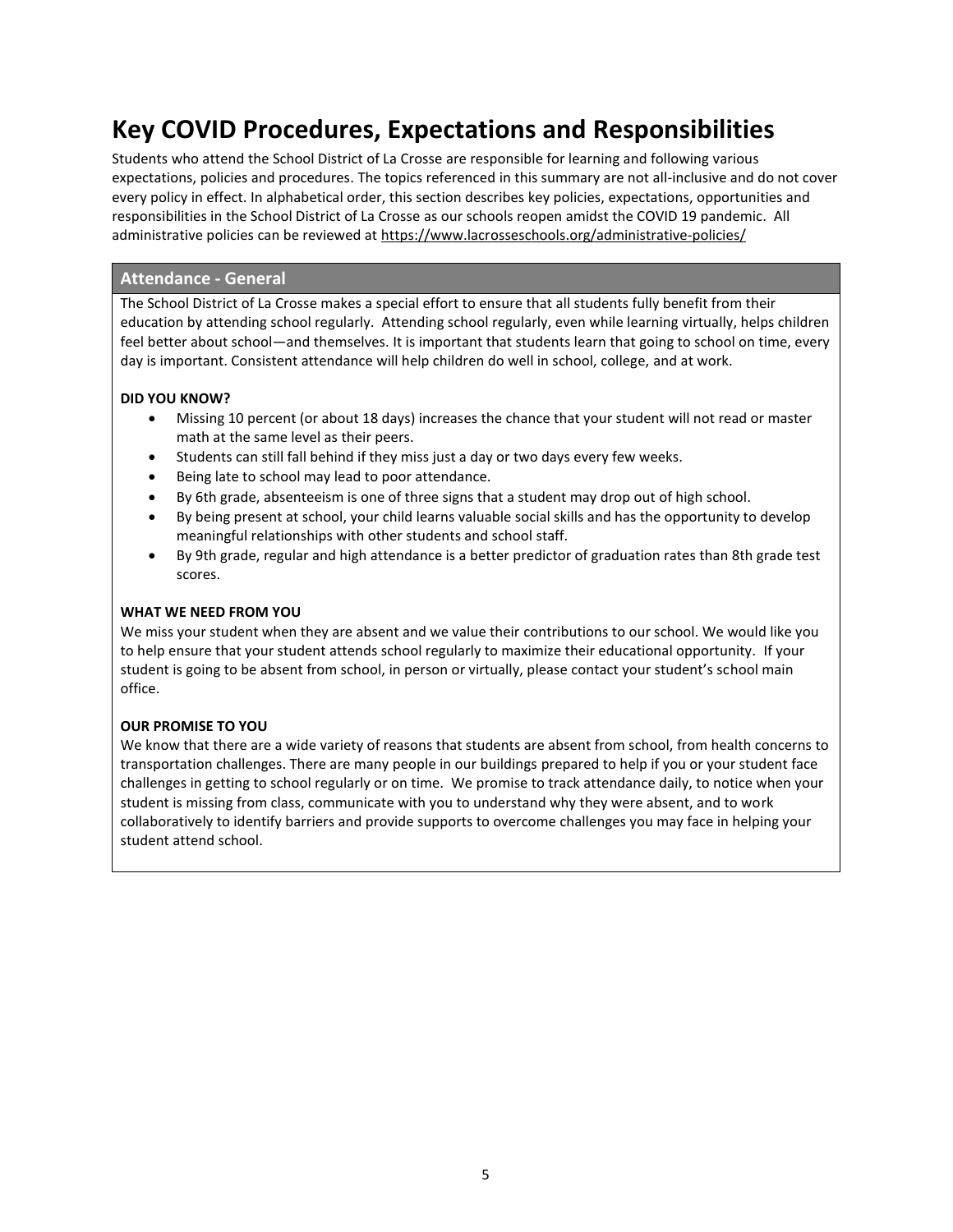### **Attendance at the Coulee Region Virtual Academy**

#### **Attendance and Engagement Expectations**

- Time is the variable whereas learning is the constant. Students are expected to make reasonable progress according to their pacing plan. Attendance will be monitored by the online teacher.
- Attendance in online courses is performance-based. It is measured not only by logging on to the computer, but by successful assignment completion and submission, participation in course activities such as threaded discussions, and communication with the online teacher.
- Failure to attend or to make reasonable progress may result in having the course dropped, and students may not be able to take future online courses.
- Students not meeting the performance-based expectations for attendance may be considered truant from school and in violation of Wisconsin's Compulsory Attendance Statutes 118.15(1)(a) that require a child attend school regularly until graduation from high school, or until the end of the semester in which he/she turns 18 years of age, or until he/she is excused from attendance by the school board.

#### **Attendance and Engagement Monitoring and Intervention**

- *Early Intervention (Students on CRVA Watchlist):* Teachers will monitor students on the CRVA "Watchlist" to monitor for student progress within the course. When a teacher becomes concerned about a student's engagement and progress, they should contact the student and caregiver(s) to discuss the concerns and inquire about any barriers to learning and engagement. Based on the information shared, the teacher may:
	- o counsel and monitor attendance;
	- o develop and implement an informal attendance agreement;
	- o refer the student or family to student services; or
	- o refer the student to the administration for follow-up.
- *Formal Intervention (Students in "Non-Compliance" on weekly attendance report):* Unless there are extenuating circumstances (like the student is sick and unable to participate in learning, etc.), a formal meeting should be scheduled by the building administrator with the student, caregivers, and other stakeholders. The goal of the meeting would be to identify and address barriers to learning so attendance and engagement improve and to outline specific expectations for daily engagement, course completion, etc. While a student is on a formal attendance plan, days in which the student does not meet attendance and/or engagement expectations may be counted and documented as days of unexcused absence under WI 118.15 and will be coded as "Unexcused" in the Student Information System. Also, while a student is on a formal attendance plan, parent/guardian excused absences will need to be requested and approved by the principal prior to the day of absence.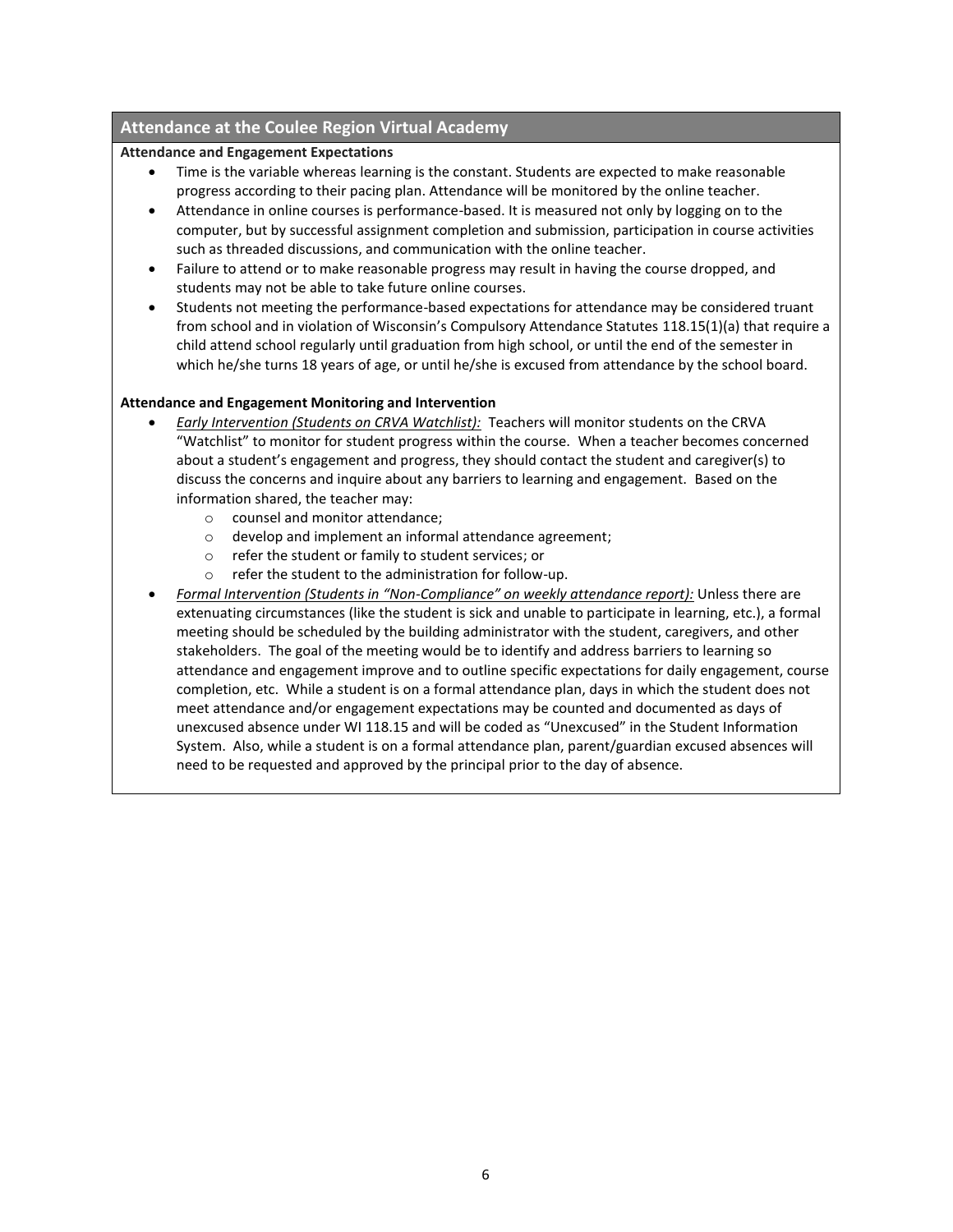### **Attendance in Blended Learning (Face to Face and Remote Learning)**

### **Attendance and Engagement Expectations**

- Student will be expected to participate and engage in learning during face to face and remote learning.
- Students testing positive for COVID, demonstrating or reporting COVID symptoms, or students who are identified as having COVID exposure through contact tracing will be excused from Face to Face learning and assigned to remote learning for one or more days, until it can be determined that the student is COVID-free. Students may also be assigned a staggered schedule where some of their learning days will be Face to Face and other days will be assigned remote learning.
- While in remote learning, students are expected to maintain instructional pace in their courses, so they remain "on track" for when they return to Face to Face instruction. This includes logging into their Learning Management System account, working on and submitting assignments, participating in course activities such as threaded discussions, and communicating with their teacher.
- Attendance will be monitored and documented by the classroom teacher. Students who do not maintain adequate instructional pace on remote learning days may be marked unexcused for part or all of that school day.
- Students who are unexcused from school or who are not maintaining instructional pace during remote learning may be considered truant from school and in violation of Wisconsin's Compulsory Attendance Statutes 118.15(1)(a) that requires a child to attend school regularly until graduation from high school, or until the end of the semester in which he/she turns 18 years of age, or until he/she is excused from attendance by the school board.

#### **Attendance and Engagement Monitoring and Intervention**

- *Early Intervention (4-5 days absence within a quarter):* If the teacher becomes concerned about a student's attendance or pace within a course, they are encouraged to contact the student and caregiver(s) to discuss the concerns and inquire about any barriers to learning and engagement. Based on the information shared, the teacher may:
	- o counsel and monitor attendance;
	- o develop and implement an informal attendance agreement;
	- o refer the student or family to student services; or
	- o refer the student to the administration for follow-up.
	- $\circ$  the teacher should retain dates and notes from their contacts with students and caregivers.
- *Formal Intervention:* Unless there are extenuating circumstances (like the student is sick and unable to participate in learning, etc.), once a student has exhausted their parent-excused days or is at-risk for receiving letters of truancy, a formal meeting should be scheduled by the building administrator with the student, caregivers, and other stakeholders. The goal of the meeting would be to identify and address barriers to learning so attendance and engagement improve and to outline specific expectations for daily engagement, course completion, etc. While a student is on a formal attendance plan, days in which the student does not meet attendance and engagement expectations may be counted and documented as days of unexcused absence under WI 118.15 and will be coded as "Unexcused" in the Student Information System. Also, while a student is on a formal attendance plan, parent/guardian excused absences will need to be requested and approved by the principal prior to the day of absence.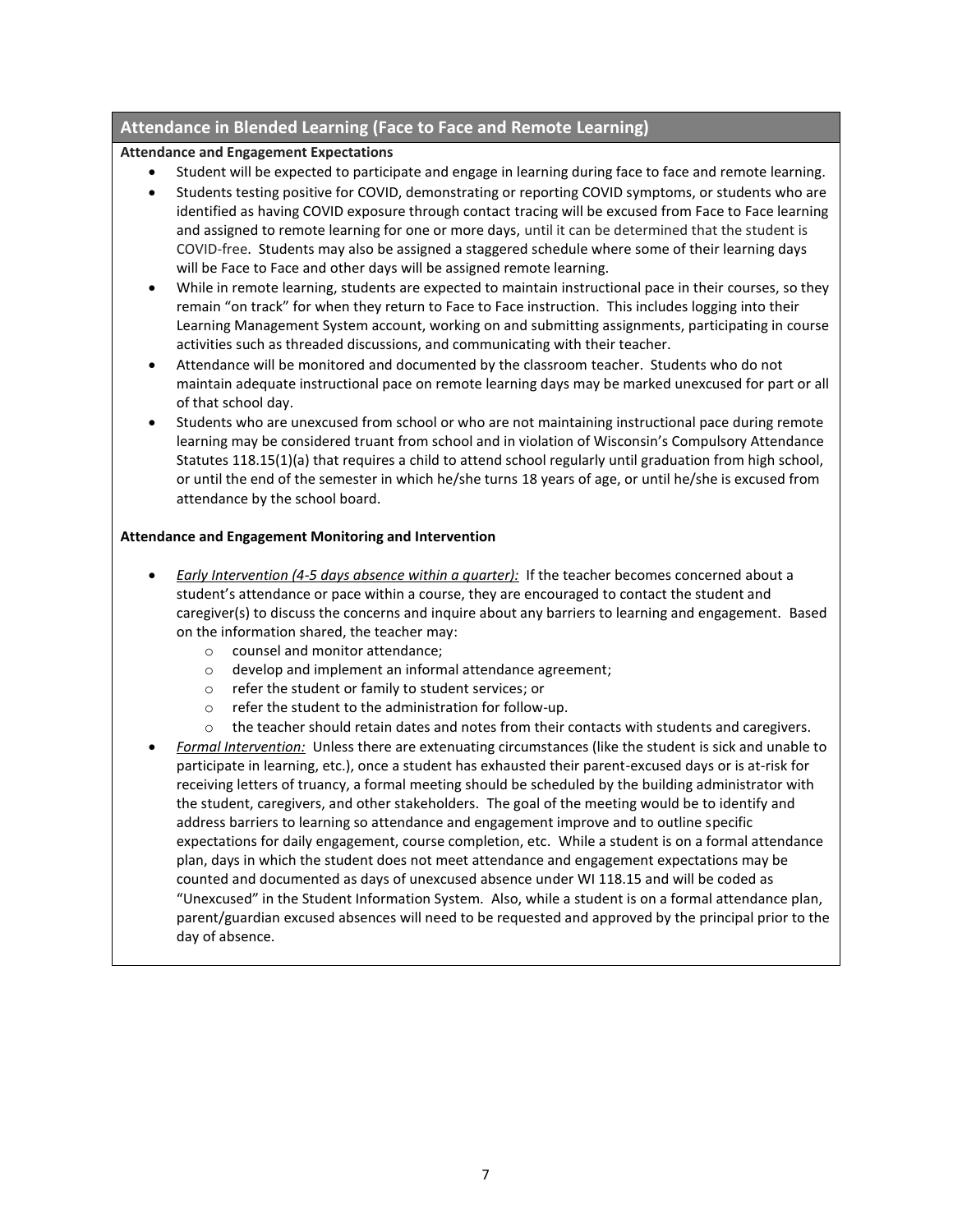### **Dress Policy – Hats and Hoods**

The dress policy that was updated for the 2020-21 school year included new permissions for students to wear hats and hoods in schools so long as they allowed the face to be observed for student and visitor identification purposes. While masks are required during face to face learning, this permission will be suspended as students will be asked to remove hats and hoods while in school. Once the mandatory mask requirement is lifted, students will be allowed to wear hats and hoods per the district's Dress Policy.

#### **Health Screenings**

In order to ensure that anyone entering our buildings is not displaying symptoms to COVID 19 and has not been in contact with anyone who has tested positive for COVID 19 all students, staff and visitors will be required to complete a symptom screening survey. This survey will be accessible through a daily email or a link/QR code provided by your child's school. This survey MUST be completed prior to entry every day that a student is in a school district building or participating in a school district sponsored activity. Any student who has symptoms of COVID-19 or who has been in close contact with someone who has tested positive for COVID-19 will not be able to enter school buildings and will be expected to participate in learning virtually, unless excused from school that day. A student who arrives at school without completing the survey will be required to complete the survey upon arrival.

Please remember to keep your child home if they or a person they live with:

- has symptoms of COVID-19
- has been tested for COVID-19 (due to symptoms or potential close contact with a positive case) and is awaiting results, or
- has been in close contact with someone who has tested positive for COVID-19.

The following are the questions asked for the daily symptom screening survey:

- *1) Has your child had close contact (within 6 feet for at least 15 minutes) in the last 14 days with someone diagnosed with COVID-19, or with someone who is awaiting results of a COVID-19 test?*
- *2) Within the last 24 hours, has your child experienced the following symptoms above their baseline: Cough, fever, vomiting, shortness of breath, difficulty breathing, new loss of smell or taste, or taken medication to reduce a fever?*
- *3) Within the last 24 hours, has your child had at least two of the following symptoms: Congestion, Runny Nose, Fatigue, Muscle and/or Body Aches, Sore Throat, Chills, Nausea, Diarrhea, Headache?*

#### **One YES response to question 1 through 3 will require a student to stay home from school and engage in instruction virtually.**

It is expected that parents complete this survey daily (when a student is attending in person school) prior to arrival at school. If a parent is unable to access the survey, they should contact their building administrative assistant for assistance.